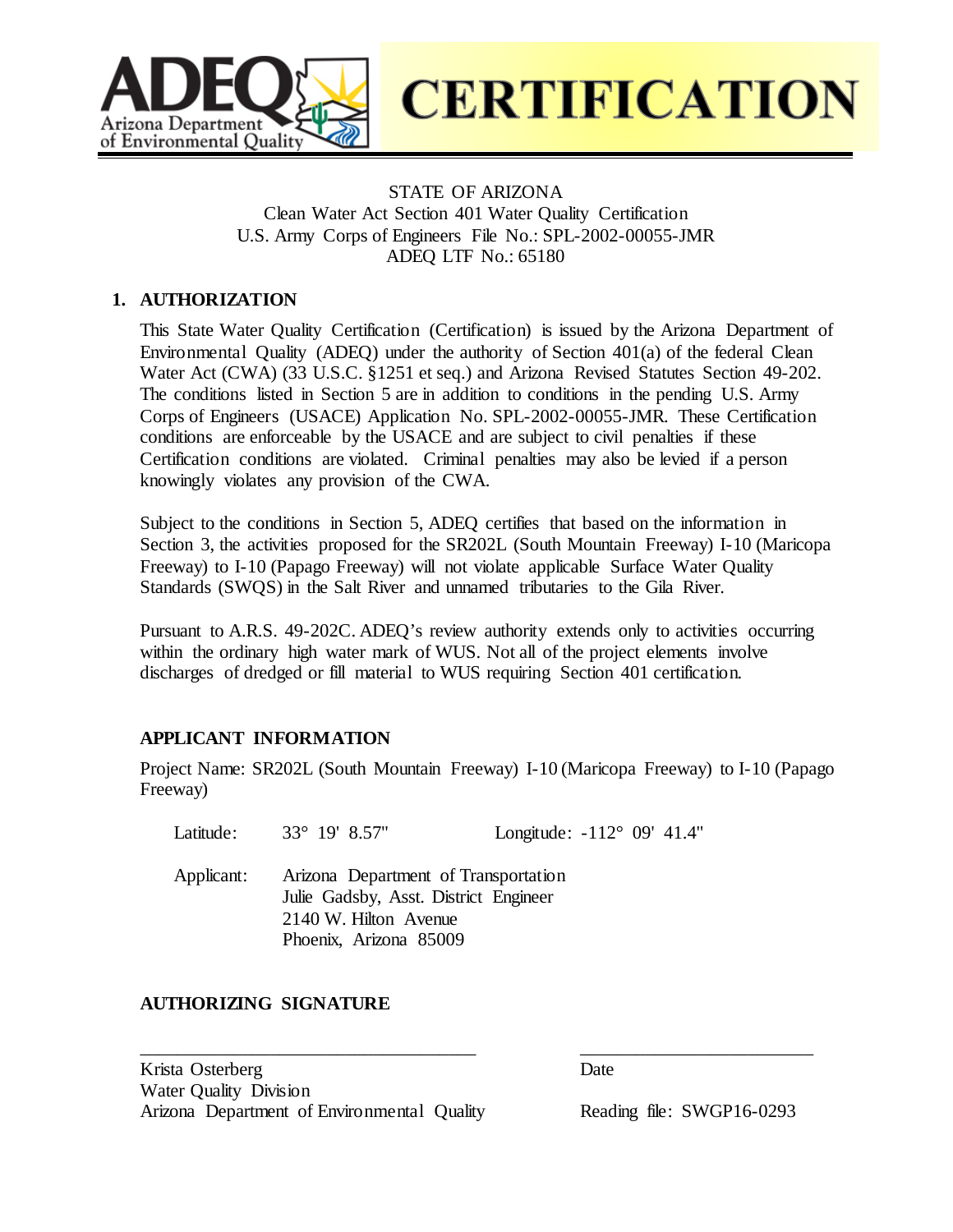## **2. DESCRIPTION OF ACTIVITIES TO BE CERTIFIED**

ADOT, in cooperation with FHWA and Connect 202 Partners, will construct the South Mountain Freeway which will complete the SR 202L from I-10 (Maricopa Freeway) to I-10 (Papago Freeway). The proposed freeway would extend a distance of approximately 22 miles in the southwestern quadrant of the Phoenix metropolitan area, beginning at its eastern terminus with the existing traffic interchange between I-10 (Maricopa Freeway) and SR 202L (Santan Freeway) and extending westward on the Pecos Road alignment for approximately 8 miles. The proposed freeway alignment would then head northwest for approximately 5 miles, turn north near the Elliot Road and 59th Avenue intersection, continue for approximately 9 miles crossing the Salt River, and reach its western terminus with I-10 (Papago Freeway) near 59th Avenue.

The proposed freeway would consist of the following major features:

- Three, 12-feet wide general purpose lanes and one high-occupancy vehicle (HOV) lane in each direction. A shared-use path that parallels the freeway alignment to the south between 40th Street to 17th Avenue
- Thirteen diamond-type traffic interchanges (TI) at approximately 1-mile intervals at following cross streets: 40th Street, 24th Street, Desert Foothills Parkway, 17th Avenue, Estrella Drive, Elliot Road, Dobbins Road, Baseline Road, Southern Avenue, Broadway Road, Lower Buckeye Road, Buckeye Road, and Van Buren Street
- Only 5 overpasses (OPs) of which  $\overline{4}$  will be multi-use OPs (MUOPs) will impact WUS. The fifth MUOP is positioned over a culturally sensitive site and does not cross or otherwise impact WUS.
- Replacing the existing service traffic interchange (TI) on I-10 (Papago Freeway) at 59th Avenue with a new system TI that includes direct high-occupancy vehicle (DHOV) ramp connection to and from the east on I-10
- Converting 59th Avenue to two-lane northbound and southbound frontage roads between Van Buren Street and the RID Canal (continued next page)
- A combination of noise walls and fencing will restrict pedestrian access to the entire freeway
- Utility relocation as necessary
- Staging and stockpiling outside waters of the US<sub>ri</sub> landscaping and seeding all areas disturbed by construction
- Small retention basins along the freeway corridor east of 51st Avenue to retain onsite flows and treat freeway runoff

Specific proposed activities impacting Waters of the United States include the following:

• Construct 29 Reinforced Concrete Box Culverts (RCBC), 12 corrugated metal pipes (CMP), 2 reinforced concrete pipes (RCP), and 6 overpasses (OP) to convey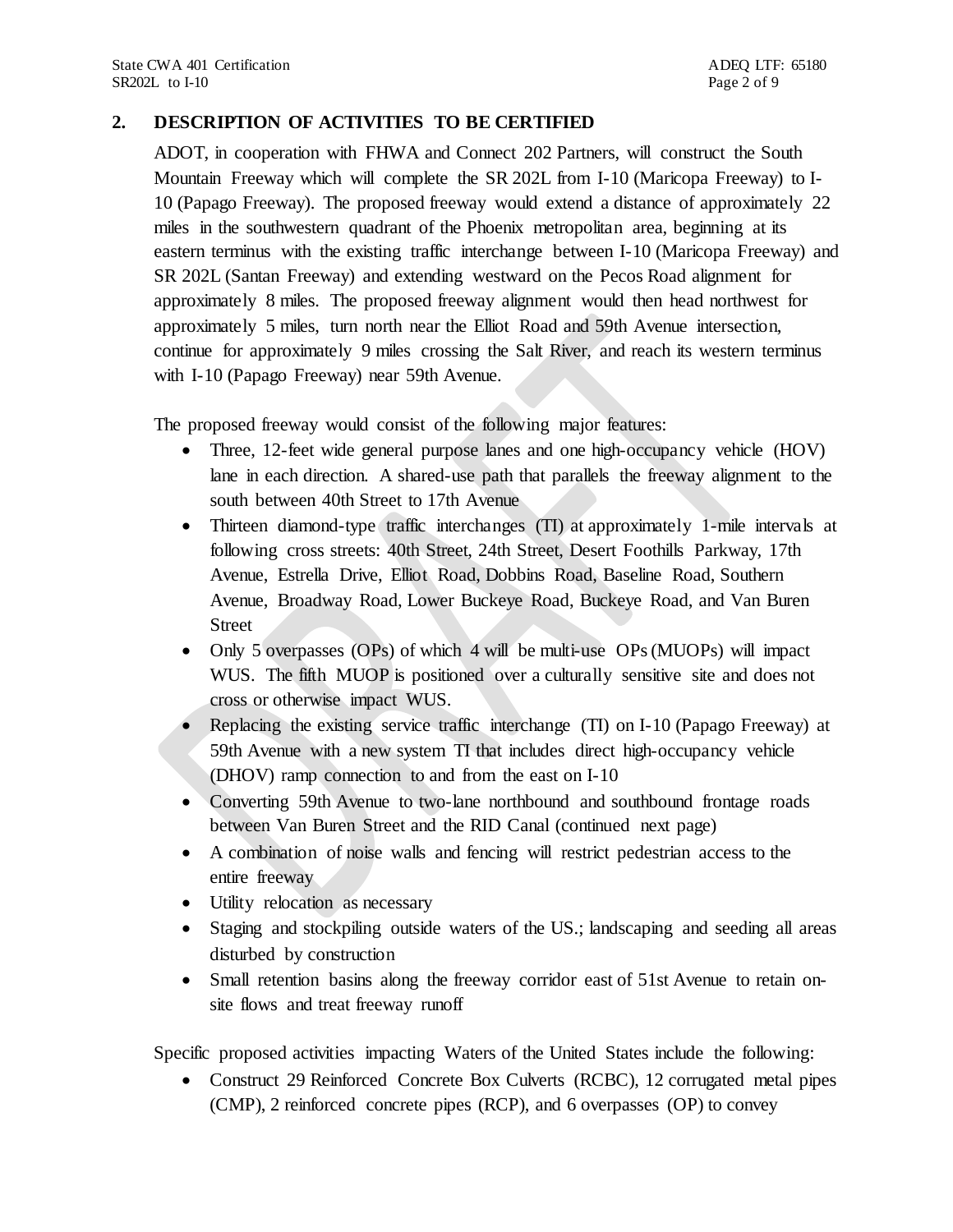drainages and maintain downstream flow connections across the new freeway and multi-use path. Depending on the specific site and the drainage conditions, concrete aprons, riprap protection, or energy dissipation structures will be constructed on structure inlets and outlets as appropriate. In addition, five of the overpasses will be multi-use overpasses (MUOP), which will be constructed in a manner that allows for flow conveyance but also accommodates wildlife, recreational users, and others to cross under the freeway between the 51st Avenue and the west end of the existing Pecos Road.

- Construct two, 16-span girder bridges, measuring approximately 85' wide and 2,660' long for eastbound and westbound over the Salt River. 6 concrete bridge piers measuring 60" in diameter would be placed in Waters of the United States. Construction of the bridge will take 18 months to complete.
- Construct a channel which captures off-site drainage, parallels the east side of the freeway west of 51st Avenue and conveys the drainage to detentions basins which outfall to the Salt River.

There are no wetlands, perennial waters or unique aquatic resources onsite. The project would involve the discharge of dredged and/or fill materials in waters of the US, totaling approximately 7.778 acres of permanent impacts and approximately 1.452 acres of temporary impacts. The majority of permanent impacts are attributed to the installation of drainage structures to convey waters of the US through the project limits and construction of the two bridges across the Salt River and its associated floodplain.

#### **3. INFORMATION REVIEWED**

During the development of this State Certification, ADEQ had access to and reviewed the following documents which are on file with ADEQ:

- A. U.S. Army Corps of Engineers (USACE), Los Angeles District Public Notice: SPL-2002-00055-JMR for SR202L (South Mountain Freeway) I-10 (Maricopa Freeway) to I-10 (Papago Freeway); comment period December 7, 2016 to January 7, 2017.
- B. CWA Section 401 Certification application package including project descriptions and maps, dated November 4, 2016 and received by ADEQ on December 8, 2016. Agent: Julia Manfredi, ADOT.
- C. CWA Section 404 Permit application, Agent: Julia Manfredi, ADOT.
- D. State of Arizona Surface Water Quality Standards (SWQS), Arizona Administrative Code (A.A.C.) Title 18, Chapter 11, Article 1: Designated uses for the Salt River are: Agricultural – Irrigation (AgI), Agricultural - Livestock watering (AgL), Aquatic and Wildlife Effluent Dependent (A&Wedw), Partial Body Contact (PBC) and Fish Consumption (FC).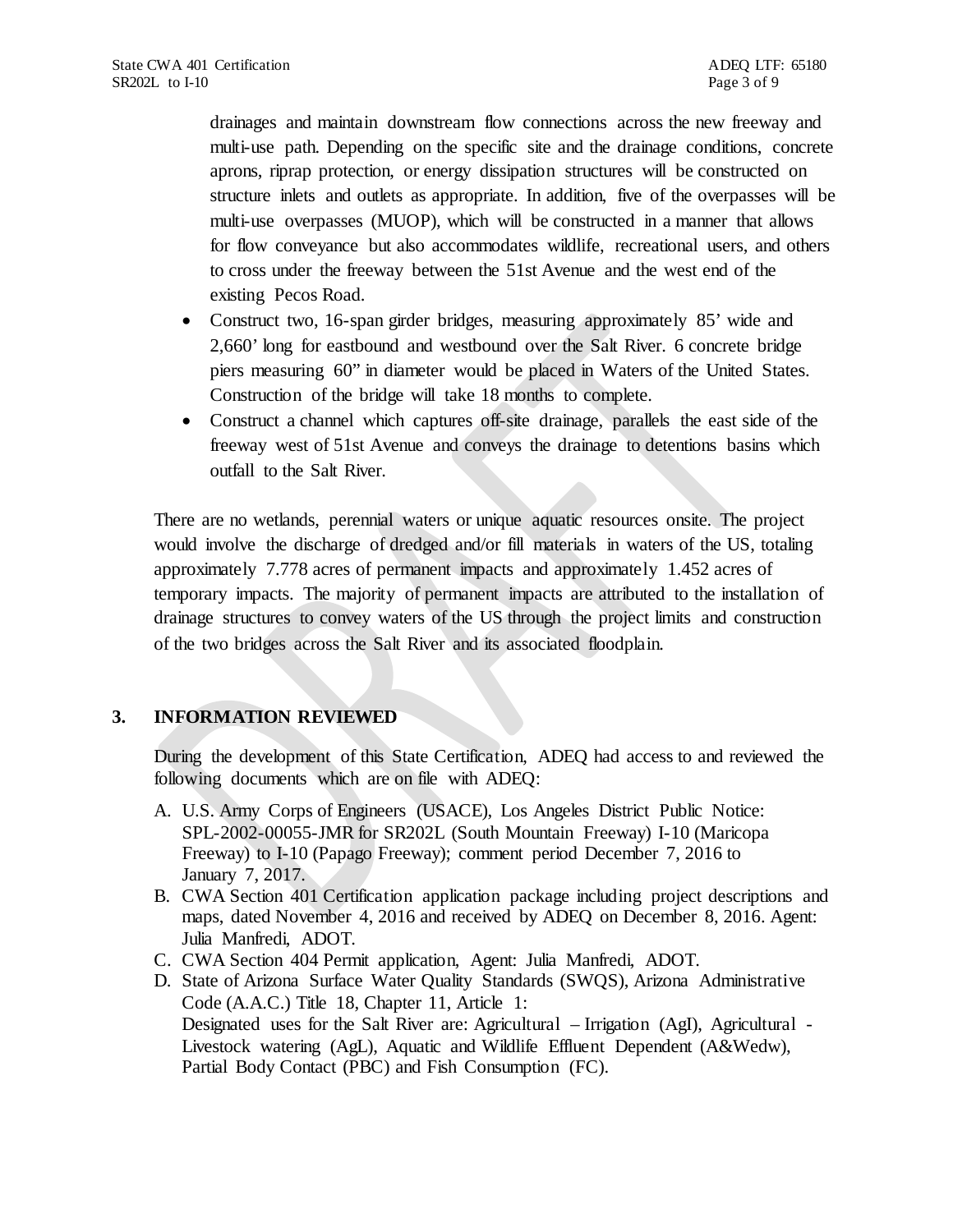### **4. NOTIFICATION PROVISIONS**

For any correspondence regarding this project, the ADEQ mailing address is: Arizona Department of Environmental Quality Rosi Sherrill Surface Water Section / 401 Certifications / mailstop 5415A-1 1110 West Washington Street Phoenix, Arizona 85007

For questions or general comments: Email: ls7@azdeq.gov Voice: (602) 771-4409

In any correspondence, reference: SR202L (South Mountain Freeway) I-10 (Maricopa Freeway) to I-10 (Papago Freeway) USACE File No.: SPL-2002-00055-JMR ADEQ LTF No.: 65180 Reading file: SWGP16-0293

# **5. CONDITIONS FOR STATE 401 WATER QUALITY CERTIFICATION**

For the purposes of this Certification the following definitions apply:

- Waters of the U.S. (WUS) as defined by the USACE and U.S. Environmental Protection Agency (EPA) under the Clean Water Act. This Certification applies only to activities within a WUS.
- Fill material means soil, sand, gravel and other natural materials that are similar in physical, chemical and biological composition to existing natural materials in the project area and which are free from pollutants in quantities and concentrations that can cause or contribute to an exceedance of applicable Surface Water Quality Standards (SWQS).

#### **SPECIAL CONDITION**

ADEQ's State 401 Water Quality Certification is based on the information shown in Section 3. If additional information becomes available that significantly changes the scope of the project or the impacts resulting from the project, you must resubmit your application and include the project changes / resulting impacts.

## **GENERAL CONDITIONS**

1. ADEQ's State 401 Water Quality Certification of these activities proposed by the applicable CWA 404 Permit, does not affect or modify in any way the obligations or liability of any person for any damages, injury, or loss, resulting from these activities. This Certification is not intended to waive any other federal, state or local laws.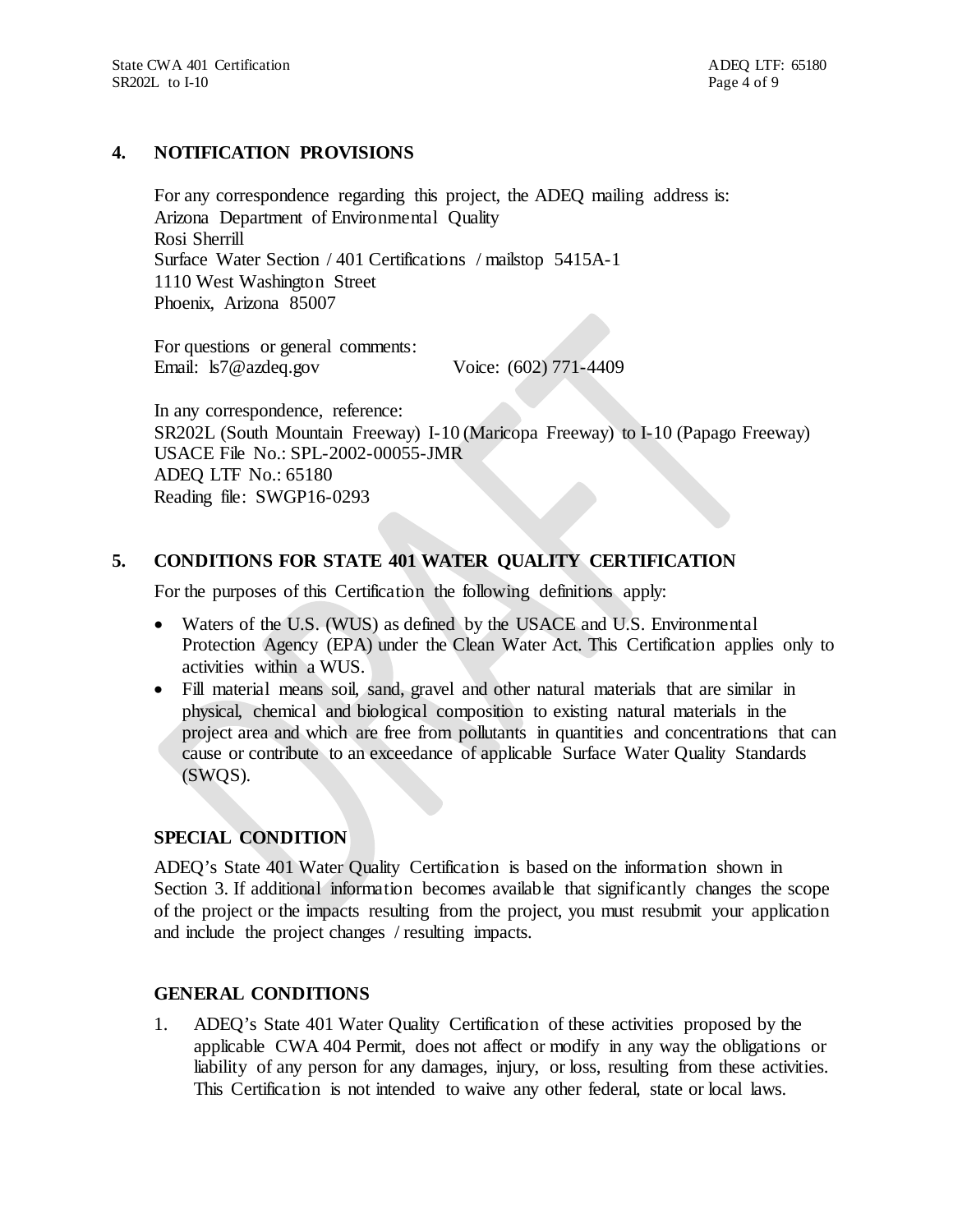- 2. If monitoring, by ADEQ or others, indicates that a discharge from the certified activities results in a violation of Arizona's surface water quality standards (numeric or narrative), ADEQ or a third party may notify the USACE, requesting an investigation of the situation.
- 3. Issuance of a State 401 Water Quality Certification does not imply or suggest that requirements for other permits including, but not limited to Aquifer Protection Permits, Arizona Pollutant Discharge Elimination System Permits, Construction General Permits, DeMinimis Permits and Reclaimed Water permits are met or superseded. Applicant should contact ADEQ to ensure all applicable permits are obtained.
- 4. This Certification applies only to the activities described in Section 2 and is based upon the information listed in Section 3. This Certification is valid for the same period as the CWA 404 permit issued by the USACE. The applicant must apply for renewal, modification or extension of this Certification if the CWA 404 permit is renewed, modified, extended or otherwise changed. This Certification may be reopened by ADEQ at any time due to a change (e.g., lowered or more stringent) in a SWQS for a parameter likely to result from project activities. ADEQ may add or modify conditions in this Certification to ensure that the applicant's activities comply with the most recent SWQS.
- 5. The applicant shall provide a copy of this Certification to all appropriate contractors and subcontractors. The applicant shall also post and maintain a legible copy of this Certification in a weather-resistant location at the construction site where it may be seen by the workers.
- 6. The applicant shall notify ADEQ within 30 days of submitting the notice of completion of work required by the Section 404 permit for this activity.
- 7. The applicant is responsible to ensure that certified activities do not cause or contribute to any exceedances of SWQS in any WUS.
- 8. This Certification does not authorize the discharge of mining, construction or demolition wastes, wastewater, process residues or other potential pollutants to any WUS except as specified in the application, supporting documents, and/or in the CWA 404 permit.

#### **SPECIFIC CONDITIONS**

Except as specified in the application and supporting documents, including those documents referenced in Section 3, and allowed in the Section 404 permit, the following specific conditions apply:

#### **Erosion Prevention and Hydraulic Alterations**

9. Clearing, grubbing, scraping or otherwise exposing erodible surfaces in WUS shall be minimized to the extent necessary for each construction phase or location.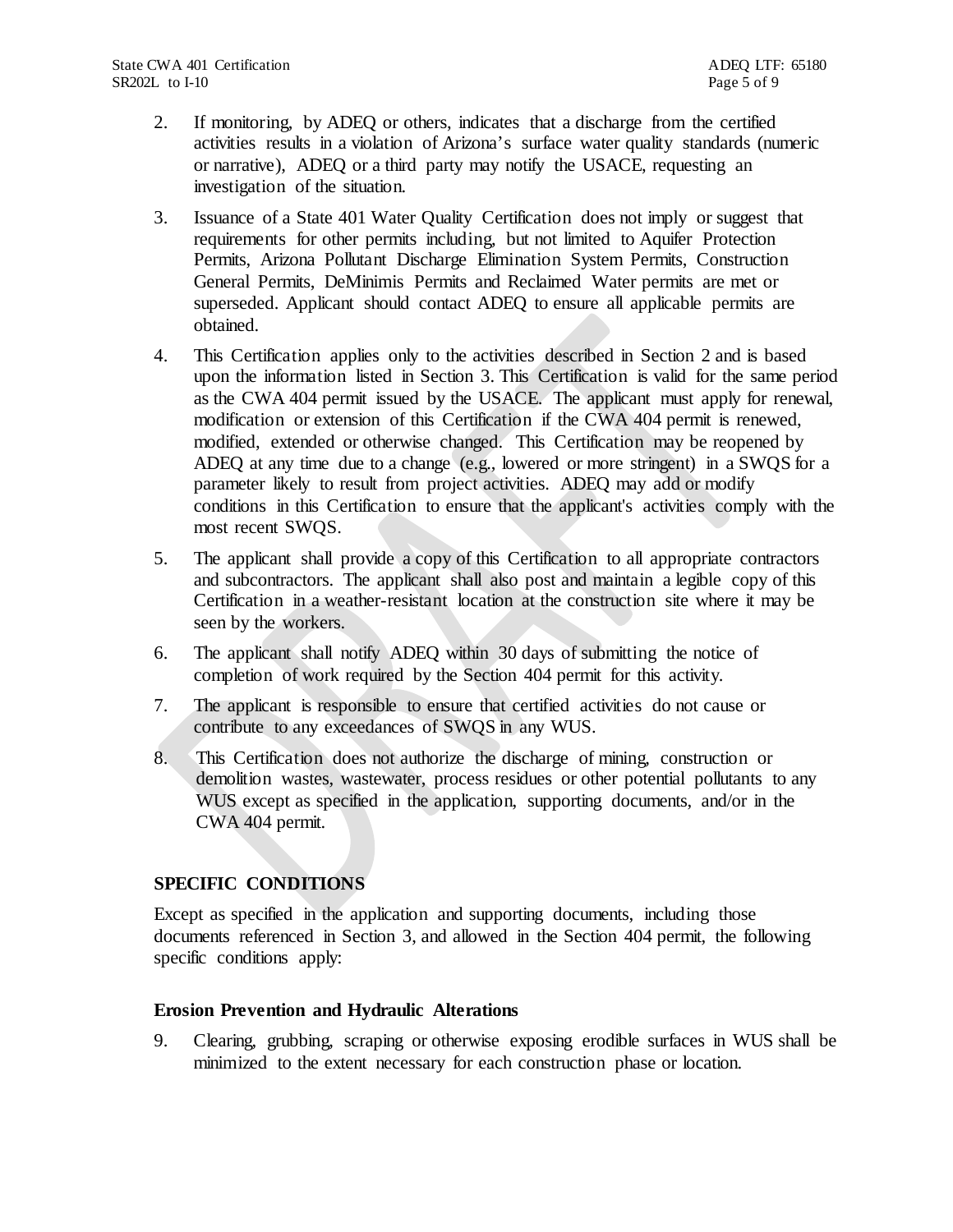- 10. Dredged or fill material shall be placed so that it is stable, meaning after placement, the material does not show signs of excessive erosion. Indicators of excess erosion include: gullying, head cutting, caving, block slippage, material sloughing, etc. Material shall not discharge (e.g., via leaching, runoff) pollutants into streams or wetlands.
- 11. Erosion control, sediment control and/or bank protection measures in WUS shall be installed before construction and pre-operation activities, and shall be maintained during construction and post-construction periods to minimize channel or bank erosion, soil loss and sedimentation. Control measures shall not be constructed of uncemented or unconfined imported soil, or other materials easily transported by flow.
- 12. The effectiveness of all pollution control measures for activities within WUS, including erosion and sediment control measures, shall be inspected, maintained and modified (as necessary) to reduce pollutants and ensure compliance with SWQS in any WUS.
- 13. Direct runoff of water used for irrigation or dust control for activities within WUS shall be limited to the extent practicable and shall not cause downstream erosion or flooding nor cause an exceedance of applicable SWQS in any WUS.
- 14. Except where the activities certified herein are intended to permanently alter any WUS, all disturbed areas within WUS shall be restored and (re)vegetated as indicated in the application documents if approved by the USACE (including offsite/in lieu mitigation). Denuded areas within WUS not intended to be permanently altered shall be revegetated as soon as physically practicable. Vegetation shall be maintained on unarmored banks and slopes to stabilize soil and prevent erosion. Fill used to support vegetation rooting or growth shall be protected from erosion.
- 15. If retention/detention basins are located within WUS, applicant will complete the grading necessary to direct runoff towards the basins as soon as practicable.
- 16. Activities herein certified shall, as much as practicable, be performed during periods of low flow (baseflow or less) in any perennial WUS, or no flow in any ephemeral or intermittent WUS. No work shall be done, nor shall any equipment or vehicles enter any WUS while flow is present, unless all conditions in this Certification are met.
- 17. When flow is present in any WUS within the project area, the applicant and any contractor will not alter the flow by any means except to prevent erosion or pollution of any WUS.
- 18. Any disturbance within the ordinary high water mark of a WUS that is not intended to be permanently altered shall be stabilized to prevent erosion and sedimentation.
- 19. Applicant will take measures necessary to prevent approaches to any WUS crossing from causing erosion or contributing sediment to any WUS.
- 20. The applicant shall implement control measures necessary to maintain designated used(s) in WUS both upstream and downstream of the project area.

#### **Sediment Loads**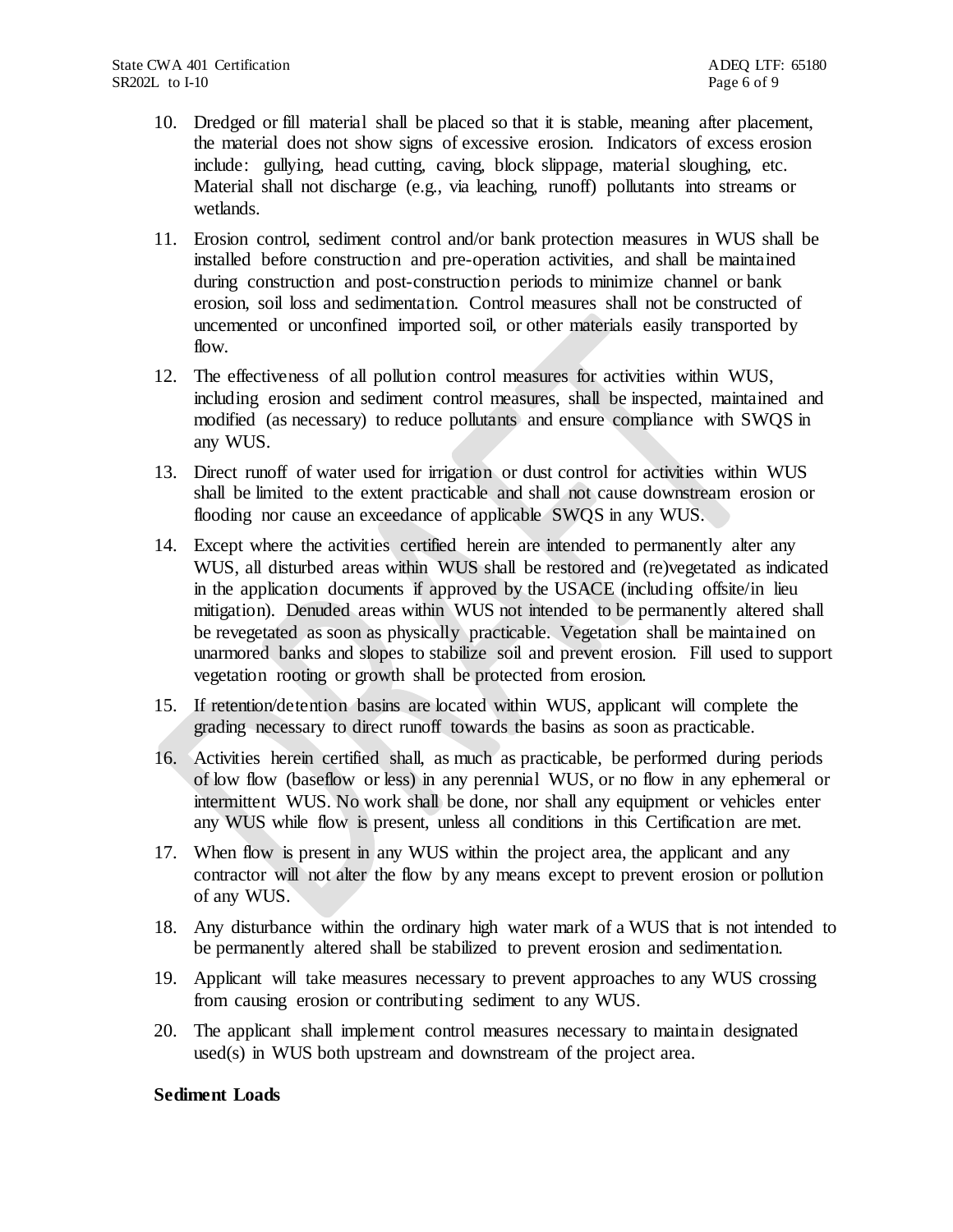- 21. When flow in any WUS in the work area is sufficient to erode, carry or deposit material, activities certified herein shall cease until:
	- the flow decreases below the point where sediment movement ceases; or
	- control measures have been undertaken; e.g., equipment and materials easily transported by flow are protected with non-erodible barriers or moved outside the flow area.
- 22. Silt laden or turbid water resulting from activities certified herein shall managed in a manner to reduce sediment load prior to discharging so as not to exceed SWQS in any WUS.
- 23. Any washing or dewatering of fill material must occur outside of any WUS prior to placement and the rinsate from such washing shall be settled, filtered or otherwise treated to prevent migration of pollutants (including sediment) or from causing erosion to any WUS. Other than replacement of native fill or material used to support vegetation rooting or growth, fill placed in locations subject to scour must resist washout whether such resistance is derived via particle size limits, presence of a binder, vegetation, or other armoring.

#### **Pollution Prevention**

- 24. If activities certified herein are likely to cause or contribute to an exceedance of SWQS in any WUS operations shall cease until the problem is resolved or until control measures have been implemented.
- 25. Except as approved in the 404 permit, construction material and/or fill (other than native fill or that necessary to support re-vegetation) placed in any WUS, shall not include pollutants in concentrations that will that will cause or contribute to a violation of a SWQS in any WUS.

Acceptable construction materials that will or may contact water in any WUS are: untreated logs and lumber; natural stone (crushed or not), crushed clean concrete (recycled concrete); native fill; precast, sprayed or cast-in-place concrete (including soil cement and unmodified grouts); steel (including galvanized); plastic and aluminum. Other materials allowed for this project, only if placed in accordance with application and supporting documents, are mining residues including tires, waste rock, gangue and tailings. Use of other materials may be allowed, but require prior written approval from ADEQ.

- 26. The applicant will erect any barriers, covers, shields and other protective devices as necessary to prevent any construction materials, equipment or contaminants/pollutants from falling, being thrown or otherwise entering any WUS.
- 27. Area(s) must be designated, entirely outside of any WUS, for equipment staging and storage. In addition, the applicant must designate areas, located entirely outside of any WUS, for fuel, oil and other petroleum product storage and for solid waste containment. All precautions shall be taken to avoid the release of wastes, fuel or other pollutants to any WUS.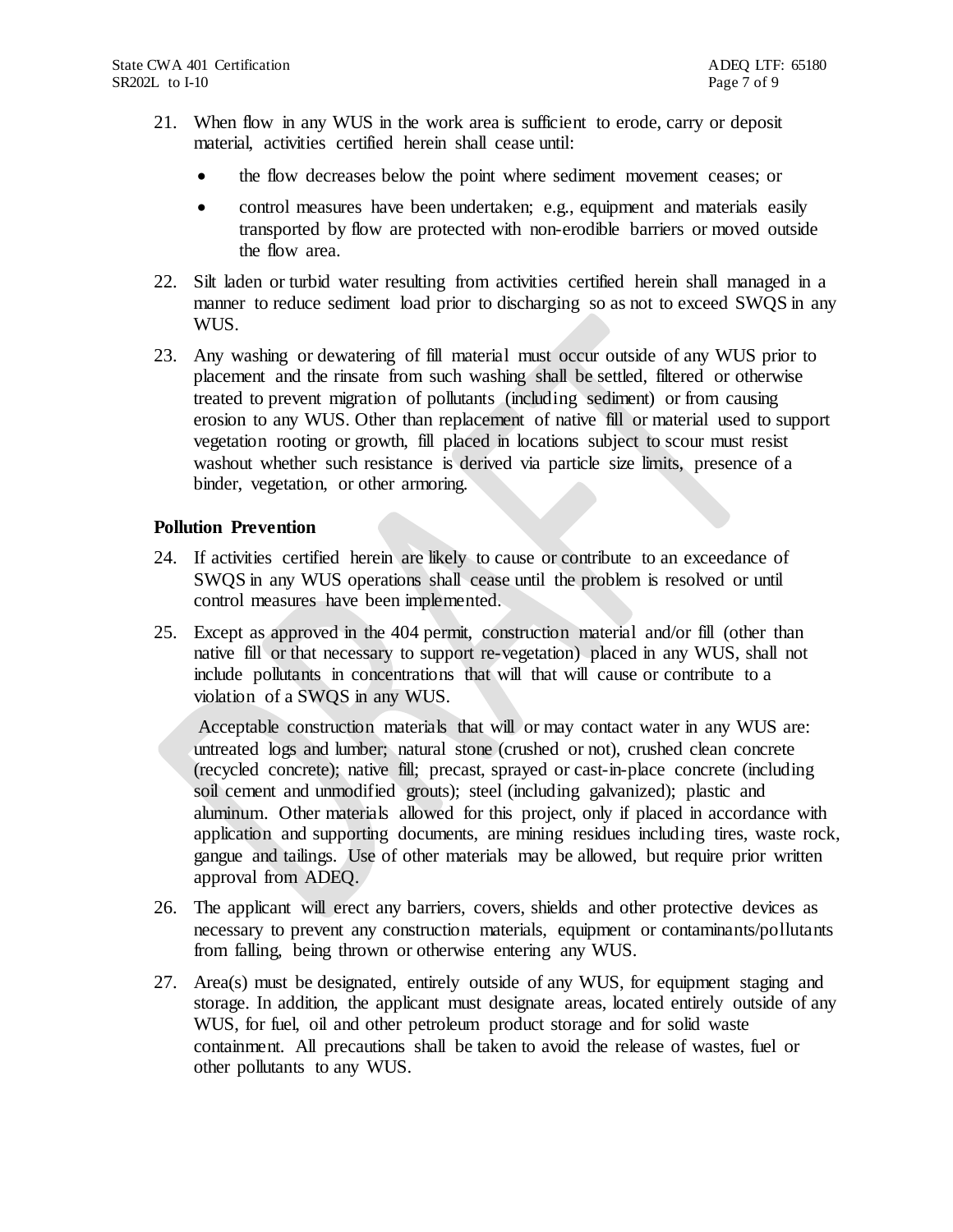Any equipment maintenance, washing or fueling that cannot be done offsite will be performed in the designated area with the following exception: equipment too large or unwieldy to be readily moved; e.g., large cranes, may be fueled and serviced in the WUS (but outside of standing or flowing water) as long as material specifically manufactured and sold as spill containment is in place during fueling/servicing. All equipment shall be inspected for leaks, all leaks shall be repaired and all repaired equipment will be cleaned to remove any fuel or other fluid residue prior to use within (including crossing) any WUS.

A spill response kit will be maintained in this (these) area(s) to mitigate any spills. The kit will include material specifically manufactured and sold as spill adsorbent/absorbent and spill containment. The applicant will ensure that whenever there is activity on the site, that there are personnel on site trained in the proper response to spills and the use of spill response equipment.

- 28. Upon completion of the activities certified herein, areas within any WUS shall be promptly cleared of all forms, piling, construction residues, equipment, debris or other obstructions.
- 29. If fully, partially or occasionally submerged structures are constructed of cast-in-place concrete instead of pre-cast concrete, applicant will take steps; e.g., sheet piling or temporary dams, to prevent contact between water (instream and runoff) and the concrete until it cures and until any curing agents have evaporated or otherwise cease to be available; i.e., are no longer a pollutant threat.
- 30. Washout of concrete handling equipment must not take place within any WUS and any washout runoff shall be prevented from entering any WUS.
- 31. Any permanent WUS crossings other than fords, shall not be equipped with gutters, drains, scuppers or other conveyances that allow untreated runoff (due to events equal to or lesser in magnitude than the design event for the crossing structure) to directly enter a WUS if such runoff can be directed to a local stormwater drainage, containment and/or treatment system.

#### **Temporary and Permanent Structures**

- 32. Permanent and temporary pipes and culvert crossings shall be adequately sized to handle expected flow and properly set with end section, splash pads, headwalls or other structures that dissipate water energy to control erosion.
- 33. Debris will be cleared as needed from culverts, ditches, dips and other drainage structures in any WUS to prevent clogging or conditions that may lead to washout.
- 34. All temporary structures constructed of imported materials and all permanent structures, including but not limited to, access roadways; culvert crossings; staging areas; material stockpiles; berms, dikes and pads, shall be constructed so as to accommodate overtopping and resist washout by streamflow.
- 35. Any temporary crossing, other than fords on native material, shall be constructed in such a manner so as to provide armoring of the stream channel. Materials used to provide this armoring shall not include anything easily transportable by flow. Examples of acceptable materials include steel plates, untreated wooden planks, pre-